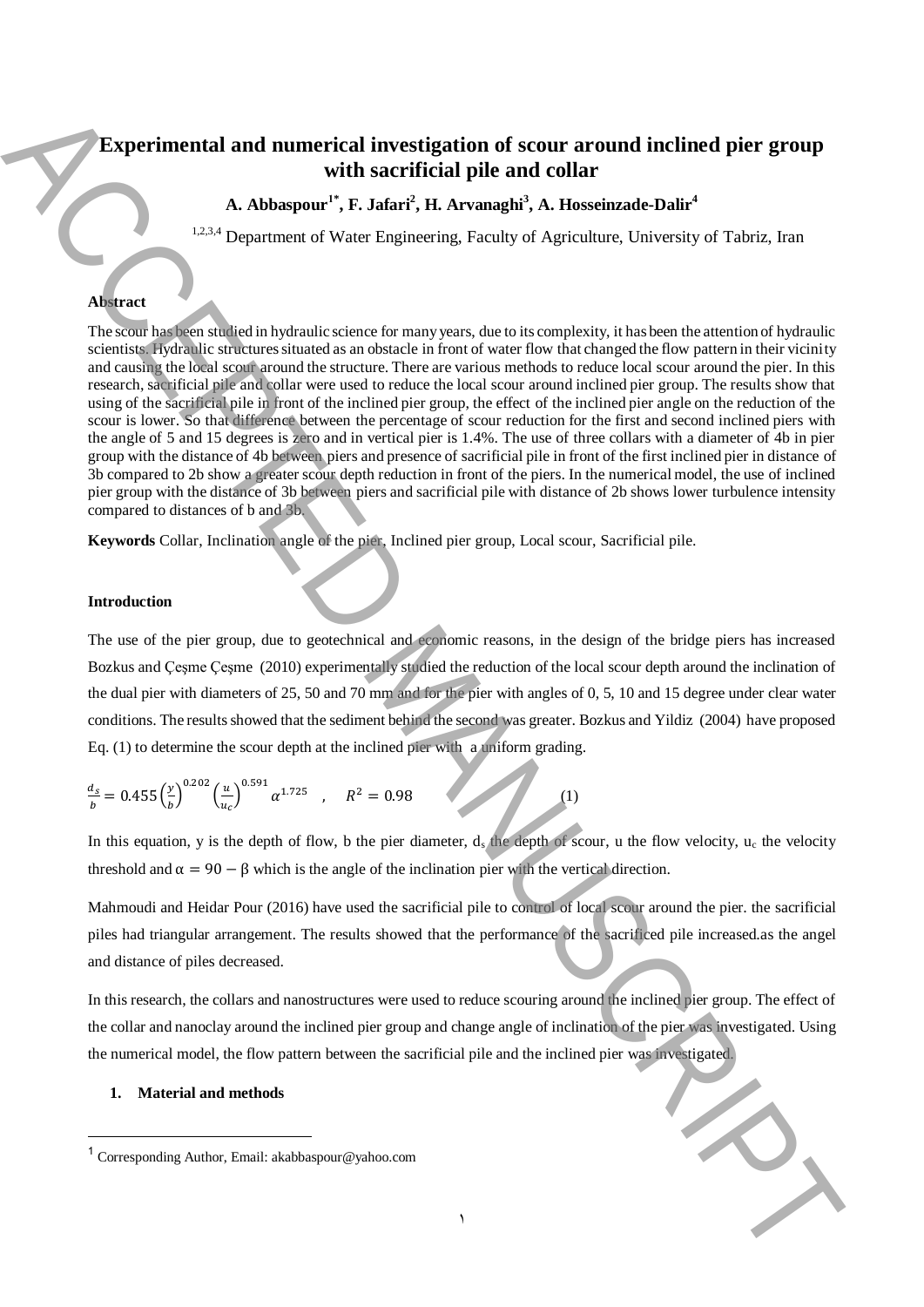#### 1.1. Experimental model

Experiments were carried out in the hydraulic laboratory of the Water Engineering Department in a canal with 6 m length, 80 cm width and 50 cm height. The flow rate was measured by rectangular weir calibrated at the end of the channel. The water depth was measured by a depth gauge mounted on the channel with an accuracy of 1 mm. The sedimentary bed contains non-cohesive materials and a density of 2.52. According to Raudkivi and Ettema (1983) criteria, to prevent the formation of bed form, the average of particle size  $(d_{50})$  should be more than 0.7 mm. In this study, the average particle size was 0.8 mm. Chang et al. (2004) suggested the geometric deviation of sediment uniformity 1.1 to 1.4. In this study, the standard deviation of the sediments was 1.25. Piers model was placed in the middle of the mobile bed. According to Chiew and Melville (1987) for the ratio of flow depth to pier diameter, Mellvile and Chiew (1999) criteria for the ratio of particle size to pier diameter, Arvanaghi et al. (2006) criteria for the ratio of width channel to pier diameter, the pier diameter was selected 3.4 cm. In Fig. 1 the model of inclined piers (pier group) has showed that the first pier was inclined to the downstream, the second pier was vertical and the third pier was inclined to upstream. The angles of inclination  $(\theta)$  were 5, 10 and 15 degrees. The distance between piers were 3 and 4 times pier diameter. Let the incline the included pier group of the Wales Engineering Depends on the included the included proportions of  $\alpha$  for the included pier group of  $\alpha$  for  $\alpha$  of  $\alpha$  for  $\alpha$  of  $\alpha$  of  $\alpha$  of  $\alpha$  of  $\alpha$  of  $\$ 



Fig. 1. Experimental photo of inclined pier group with sacrificial pile b) Inclined pier group with collar and sacrificial pile

Laser meter with an accuracy of 1 mm was used to the topography of the bed around the pier and area of scour. In experiments of sediment with nano-clay materials, one type of nano-clay was used, referred to as CLOISITE 15A, its characteristics according to the information on the package was shown in Table 1. The color of powder nano-clay was yellow.

| Table1 characteristics of Nano clay materials used in this research |  |  |  |
|---------------------------------------------------------------------|--|--|--|
|---------------------------------------------------------------------|--|--|--|

| Nano Clay      | Particle size   | Density                   | origin |
|----------------|-----------------|---------------------------|--------|
| Montmorilonite | 1-3 (nanometer) | 600 (gr/cm <sup>3</sup> ) | China  |

#### **2. Numerical model**

ANSYS FLUENT was used to simulate the flow pattern in the inclined pier. The geometry of the canal was designed in the Design Modeler of ANSYS. The meshing of the model geometry was generated in work bench meshing. Then boundary condition was defined in FLUENT. The computational region for simulated models had a width of 80 cm, the height of 17.8 cm and length of 3m for single cylindrical pier. In order to determine the effect of different hydraulic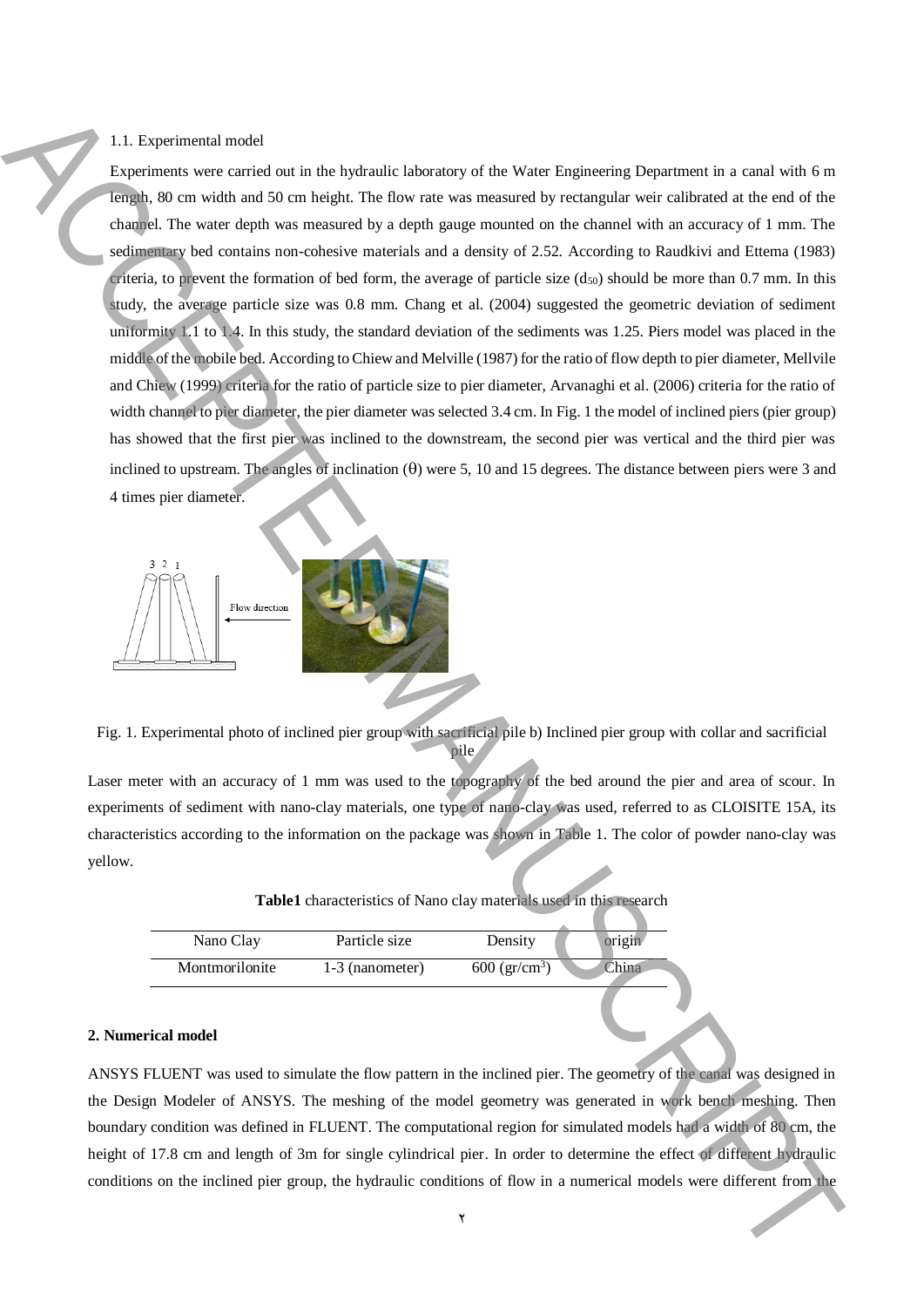hydraulic conditions of the flow in the laboratory. The boundary conditions were considered for inlet, velocity inlet, for outlet as outflow, wall for the bed and bridge, piers, and for top plane as symmetry. Fig. 2 showed the meshing around three piers with inclined angles of 15 degrees and a sacrificial pile. The number of meshes created in the simulated models was about 13000.



Fig. 2. Meshing around inclined pier group with presence of sacrificial pile

#### **3. Results and discussion**

To evaluate the results of the numerical model, the data of Mahjoob et al. (2014) were used. In Figure 3, Mahjoob et al. (2014) showed an increase of 26% in front of the first pier, a scour reduction of 43% in the second pier and a reduction of 50% in the third pier compared to a single pier. In this study, the scour reduction percentages in front of the inclined piers with angel of  $\theta$  = 15 degrees were 15.7, 14.3 and 26.9% respectively.



**Fig. 3** Comparison of scour reduction percentage for inclined pier group (15 degrees) with data of Mahjoob et al. (2014)

The effect of the sacrificial pile and pier group distances change for  $s = 2b$ , 3b and  $d = 3b$ , 4b ( $\theta = 15$ ) was shown in

Figure 4. The results showed that with increasing of the sacrificial pile distance, the effect of the reinforcement phenomenon decreased. It can be seen that in a sacrificial pile with the distance of  $s = 2b$  and the group piers distance of  $d = 4b$ , the pile caused more reduction of the local scour compared to the pile distance of  $s = 2b$ , 3b and the pier group distances of  $d = 3b$ , 4b. Also, for the sacrificial pile with the distance of 2b and pier group distance of 4b the scour